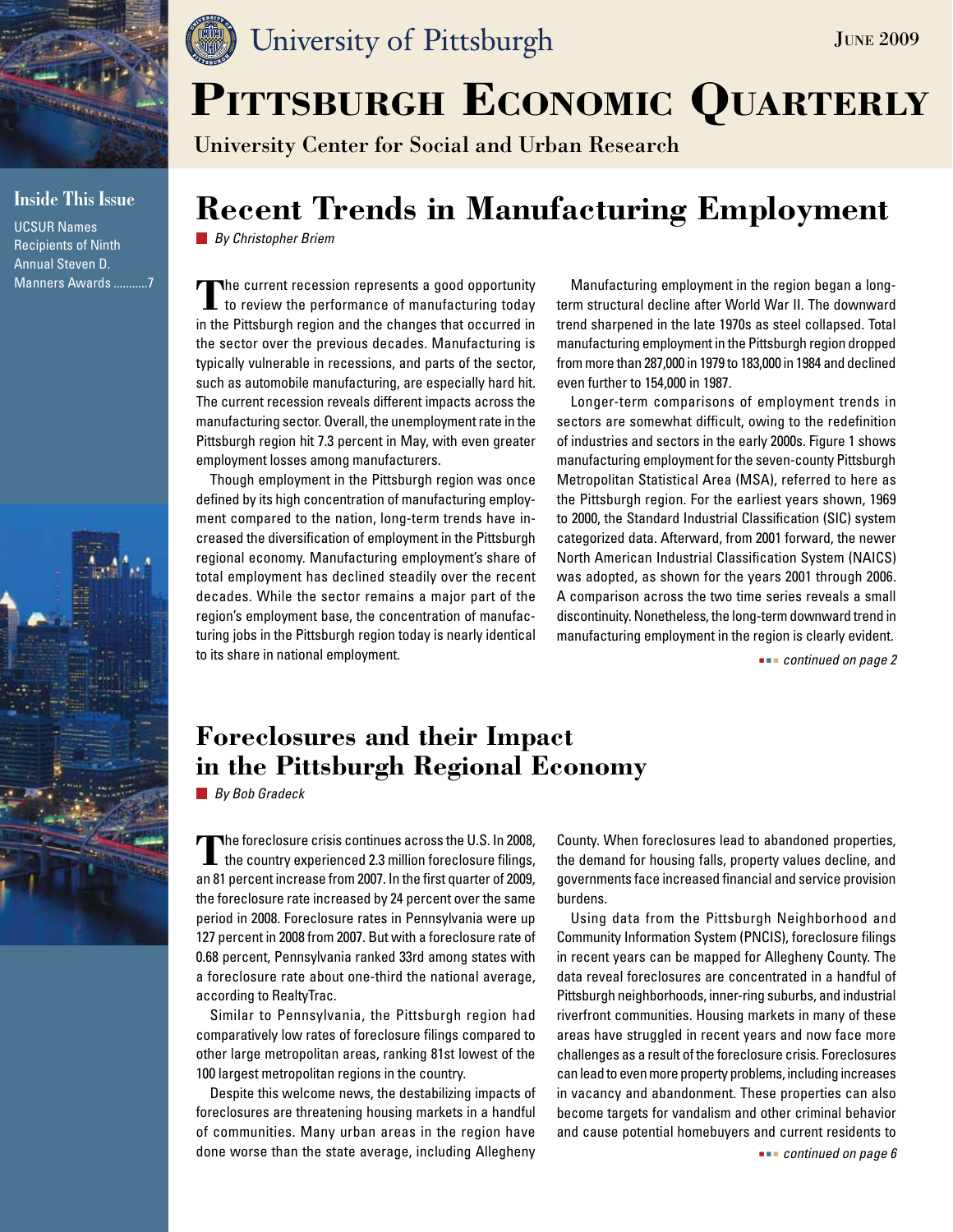

**Figure 1: Pittsburgh MSA Manufacturing Employment 1969–2006 Figure 1. Pittsburgh MSA Manufacturing Employment 1969-2006**

Source: Regional Economic Information System (REIS) 1969–2006

#### *continued from page 1*

facturing employment waned. Manufacturing employment stabilized in the late 1980s with approximately 150,000 workers, which continued through most of the 1990s. Thereafter, manufacturing employment in the region began to decline steadily again, falling to 96,700 workers by late 2008 (see Figure 2). Today manufacturing represents 8.4 percent of the region's employment.

Why was employment in manufacturing relatively stable in the 1990s? The stability of the sector owes to a number of factors, including growth and change within specific parts of the sector (see Table 1).

Between 1990 and 2000, several subsectors of manufacturing increased employment in the region or remained flat, including computer and electronic devices, plastics and rubber, machinery, and miscellaneous manufacturing. However, since 2000, manufacturing employment in most subsectors has declined, including those expanding in the previous decade. These relative changes are shown in Figure 3, which is scaled to show growth and

More recently, the downward trend in manu-<br>Consider the system process in the contract of the contract of the contract of the contract of the contract of decline in employment from 1990 forward, not absolute employment levels. The data reflect industry classifications used in the Pittsburgh REMI model here at the University Center for Social and Urban Research.

> Over the last decade, the change in employment in computer and electronics manufacturing stands out. And most of the change in that sector results from the production of one facility operated by the Sony Electronics Corporation.

> In 1990 Sony took over an automobile assembly plant in Westmoreland County that had been developed and later vacated by Volkswagen, which produced automobiles on the site between 1980 and 1988. This same site had been selected in the 1960s as the location of a new Chrysler auto manufacturing plant that was cancelled before construction was completed. Sony primarily produced televisions at its Westmoreland county operation, along with related glass operations. While Sony rapidly expanded employment at the site in the 1990s to a peak over 3,000 workers, employment declined after 2000, and the company announced in December 2008 it would close the plant.

Despite declining by more than one-third in employment from 2000 to 2006, total employment in the computer and electronics subsector remains higher in 2006 than it was in 1990. This is the only manufacturing subsector to have registered such a gain in employment between those years. All other large manufacturing sub-sectors saw a decline over that time with food production (down 1.5 percent), electrical equipment (down 0.2 percent) and fabricated metal employment (down 6.7 percent) the most stable. The largest declines since 1990 include chemical industries (down 44 percent since 1990), nonmetallic mineral manufacturing (down 41 percent) and primary metals employment (down 40 percent).

We can examine the changes in the region's manufacturing employment by comparing industry location quotients. Location quotients (LQ) are a standard metric that measures the concentration of a particular industry or occupation in a region compared to a larger entity, typically the nation. When an LQ=1, the region's share of employment in a given

 *continued on page 4*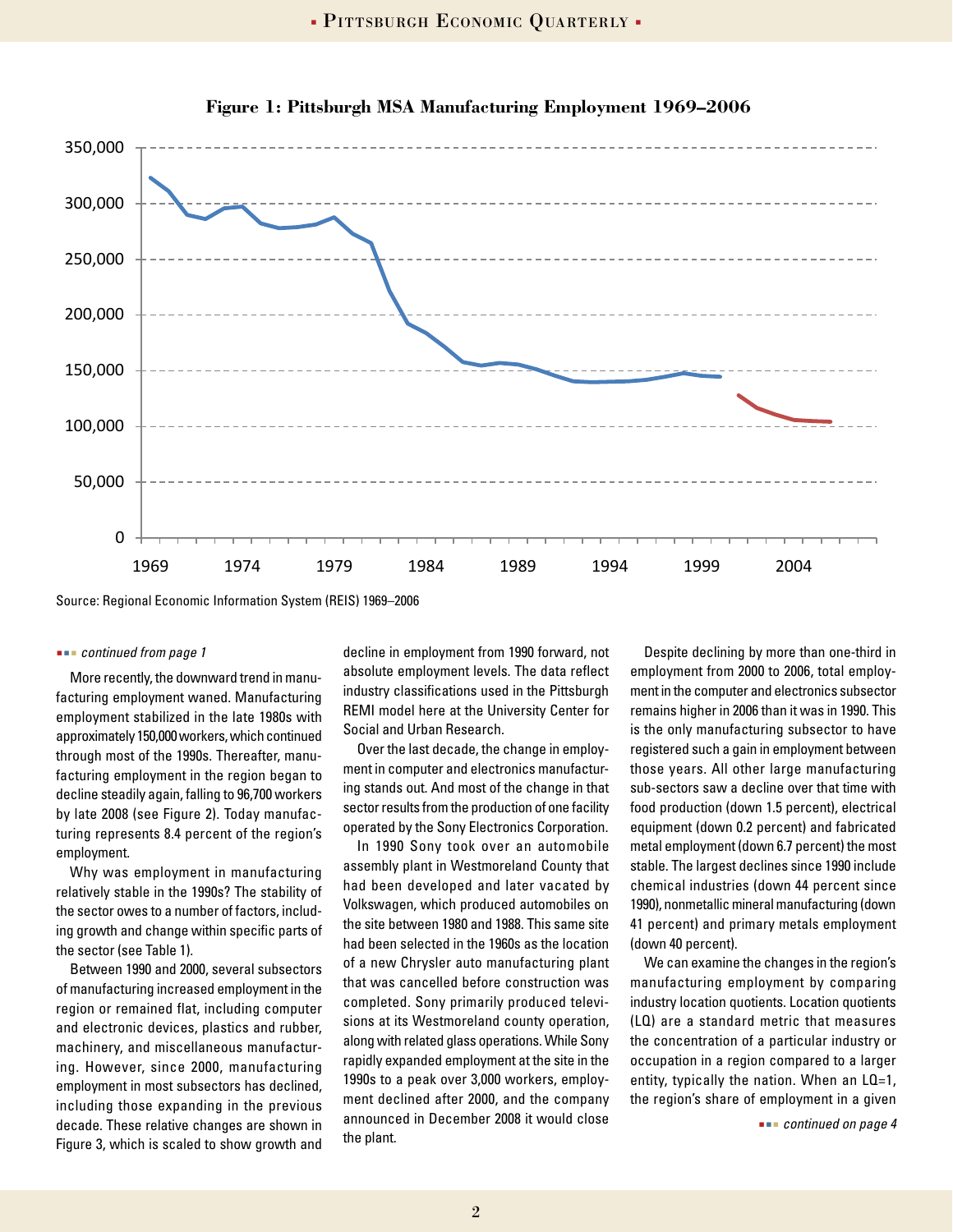|                                                | 1990   | 1995   | 2000   | 2006   | 1990-2000 | 2000-2006 |
|------------------------------------------------|--------|--------|--------|--------|-----------|-----------|
| <b>Primary metal</b>                           | 28,313 | 23,859 | 24,226 | 17,102 | $-14.4%$  | $-29.4%$  |
| <b>Fabricated metal</b>                        | 19,538 | 18,316 | 19,520 | 18,207 | $-0.1%$   | $-6.7%$   |
| <b>Machinery</b>                               | 16,684 | 17,102 | 16,015 | 13,068 | $-4.0\%$  | $-18.4%$  |
| <b>Nonmetallic mineral</b>                     | 12,571 | 10,803 | 10,905 | 7,378  | $-13.3%$  | $-32.3%$  |
| <b>Computer and electronics</b>                | 7,692  | 9,302  | 12,851 | 8,396  | 67.1%     | $-34.7%$  |
| <b>Chemical</b>                                | 11,213 | 9,559  | 9,888  | 6,304  | $-11.8%$  | $-36.2%$  |
| <b>Miscellaneous</b>                           | 6,244  | 6,400  | 7,612  | 6,575  | 21.9%     | $-13.6%$  |
| <b>Plastics and rubber</b>                     | 6,259  | 7,238  | 7,415  | 6,001  | 18.5%     | $-19.1%$  |
| <b>Printing and related support activities</b> | 6,037  | 5,937  | 6,019  | 4,887  | $-0.3%$   | $-18.8%$  |
| Food                                           | 5,457  | 5,229  | 4,846  | 4,775  | $-11.2%$  | $-1.5%$   |
| <b>Electrical equipment and appliances</b>     | 5,629  | 4,801  | 4,736  | 4,725  | $-15.9%$  | $-0.2%$   |

**Table 1: Employment Change—Largest Manufacturing Subsectors 10 County Southwestern Pennsylvania**

Source: Pittsburgh REMI Model





Source: Bureau of Labor Statistics – CEW(ES202) data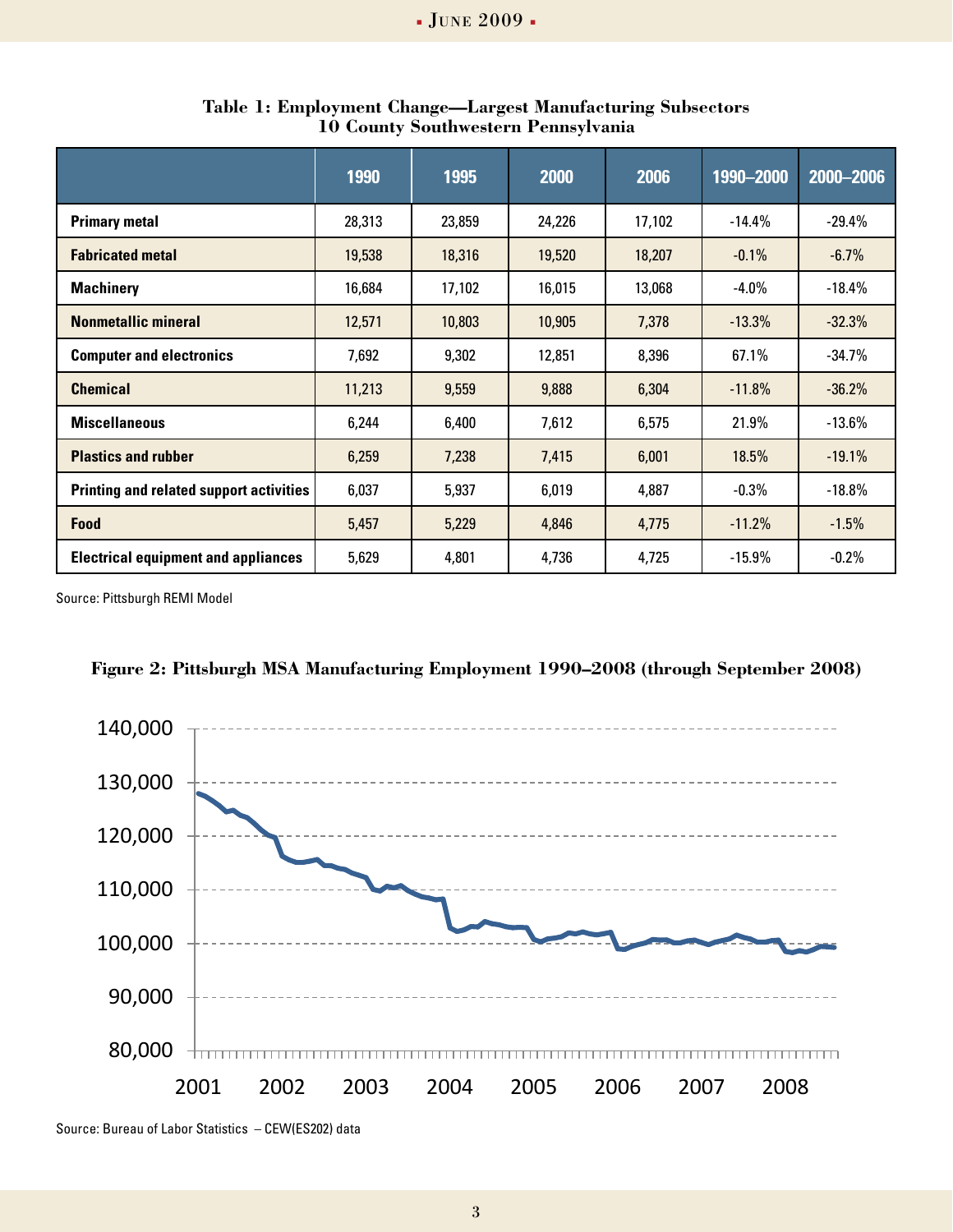#### *continued from page 3*

industry is identical to the nation. When LQs are greater than one for a particular industry or subsector, it is presumed that the region is more concentrated in that activity than the nation. And, correspondingly, LQs less than one imply less specialization in that industry in the region than for the reference region.

We can examine specialization in manufacturing by comparing the LQs for manufacturing industries in the 30 largest metropolitan areas in 2007, before the onset of the current recession (see Table 2).

Overall the LQ for all manufacturing industries in the Pittsburgh region is computed to be 1.0 in 2007, thus virtually identical for the U.S. Among a list of the 30 largest metropolitan areas in the nation, 27 of which have reported manufacturing employment in 2007, Pittsburgh ranks 10th. The highest LQ for manufacturing employment continue to be traditional "Rust Belt" regions Detroit and Cleveland which both had manufacturing LQs greater than 1.5 in 2007. The lowest manufacturing LQ was Washington, D.C., which is computed to have a manufacturing employment LQ of 0.2.

The most recent trends see renewed decline across most manufacturing sectors in Pittsburgh. How much of the more recent job loss represents a cyclical downturn that will revive when the national economy emerges from the current recession and how much of it is more structural job loss remains to be seen. The Pittsburgh region retains a concentration

of employment related to the steel industry, both in manufacturing and service and support areas for steel firms round the world. The global steel industry is currently experiencing an unprecedented slowdown resulting from the rare simultaneous recessions across many regions of the world. What rebounds and where will certainly contribute to regional growth in the recovery.

#### **Notes:**

- 1. All data reflect the current MSA definition: Allegheny, Armstrong, Beaver, Butler, Fayette, Washington, and Westmoreland.
- 2. Data for 1969–2000 based on SIC-based industry classification. Data for 2001–2006 are for NAICS-based industry classification.

**Figure 3: Relative Change in Manufacturing Employment 1990–2007 Figure 3. Relative Change in Manufacturing Employment 1990-2007 Largest Manufacturing Subsectors in the Pittsburgh Region (1990 = 1.0) Largest Manufacturing Subsectors in the Pittsburgh Region (1990 = 1.0)**



Source: Bureau of Labor Statistics – CEW(ES202) data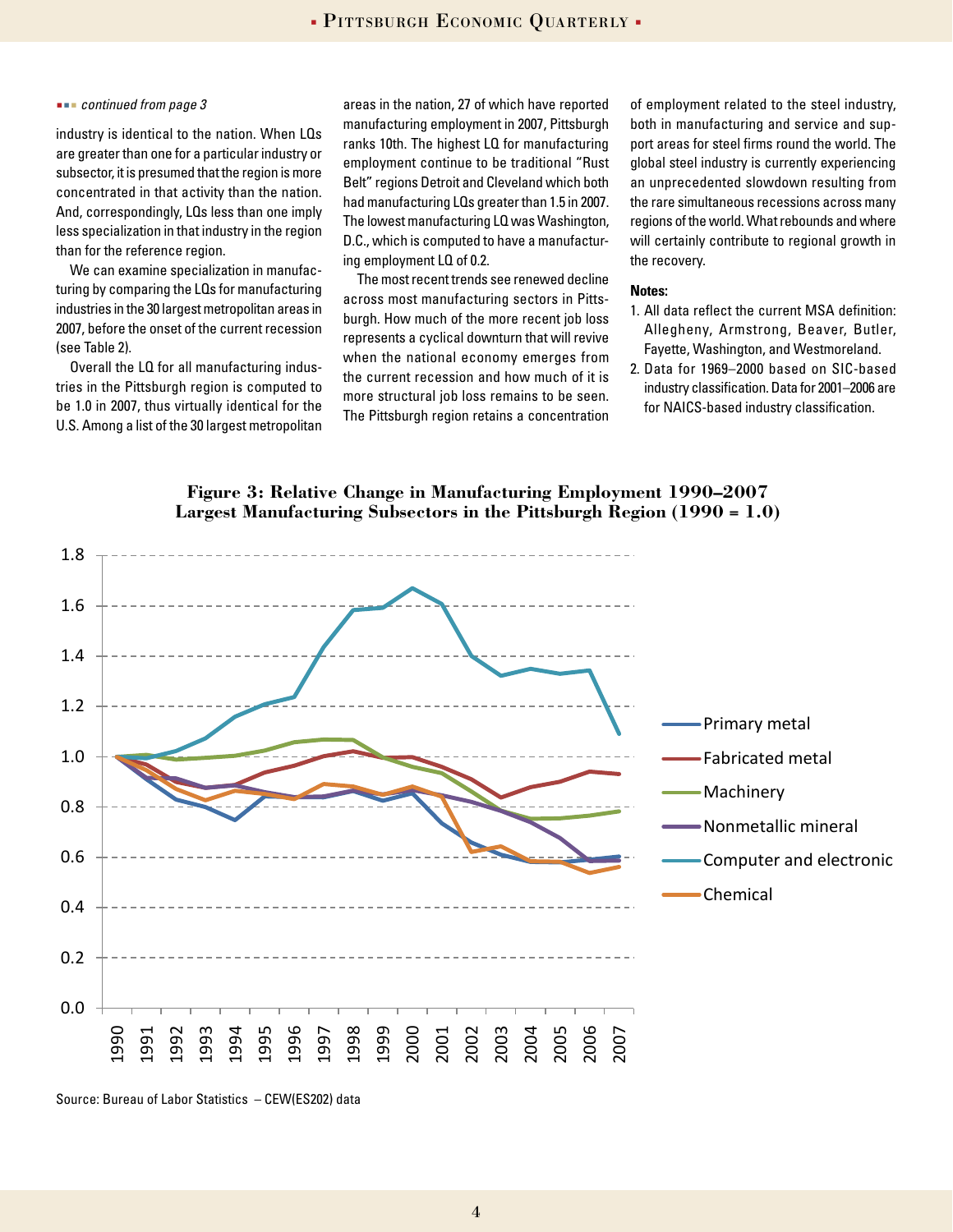|                                                 | <b>Employment (2007)</b> |              | % Manufacturing<br><b>Employment</b> |           | <b>Location</b> |
|-------------------------------------------------|--------------------------|--------------|--------------------------------------|-----------|-----------------|
| <b>MSA<sup>2</sup></b>                          | <b>Manufacturing</b>     | <b>Total</b> | <b>Pittsburgh</b>                    | <b>US</b> | <b>Quotient</b> |
| Detroit-Warren-Livonia, MI                      | 256,210                  | 1,871,278    | 13.7%                                | 9.0%      | 1.5             |
| Cleveland-Elyria-Mentor, OH                     | 142,460                  | 1,043,779    | 13.6%                                | 9.0%      | 1.5             |
| Portland-Vancouver-Beaverton, OR-WA             | 125,686                  | 1,026,856    | 12.2%                                | 9.0%      | 1.4             |
| Minneapolis-St. Paul-Bloomington, MN-WI         | 201,393                  | 1,746,045    | 11.5%                                | 9.0%      | 1.3             |
| Chicago-Naperville-Joliet, IL-IN-WI             | 480,449                  | 4,364,633    | 11.0%                                | 9.0%      | 1.2             |
| Seattle-Tacoma-Bellevue, WA                     | 185,471                  | 1,700,868    | 10.9%                                | $9.0\%$   | 1.2             |
| Los Angeles-Long Beach-Santa Ana, CA            | 622,501                  | 5,710,526    | 10.9%                                | 9.0%      | 1.2             |
| Dallas-Fort Worth-Arlington, TX                 | 297,835                  | 2,882,016    | 10.3%                                | $9.0\%$   | 1.2             |
| Houston-Sugar Land-Baytown, TX                  | 232,857                  | 2,493,764    | 9.3%                                 | 9.0%      | 1.0             |
| <b>Pittsburgh, PA</b>                           | 100,605                  | 1,095,914    | 9.2%                                 | 9.0%      | 1.0             |
| Riverside-San Bernardino-Ontario, CA            | 116,861                  | 1,299,058    | 9.0%                                 | 9.0%      | 1.0             |
| Boston-Cambridge-Quincy, MA-NH                  | 204,099                  | 2,384,292    | $8.6\%$                              | $9.0\%$   | 1.0             |
| Kansas City, MO-KS                              | 82,315                   | 981,305      | 8.4%                                 | 9.0%      | 0.9             |
| San Diego-Carlsbad-San Marcos, CA               | 102,644                  | 1,321,214    | 7.8%                                 | $9.0\%$   | 0.9             |
| Atlanta-Sandy Springs-Marietta, GA              | 174,723                  | 2,336,980    | 7.5%                                 | $9.0\%$   | 0.8             |
| Phoenix-Mesa-Scottsdale, AZ                     | 137,044                  | 1,875,320    | 7.3%                                 | 9.0%      | 0.8             |
| San Francisco-Oakland-Fremont, CA               | 137,822                  | 2,037,305    | 6.8%                                 | 9.0%      | 0.8             |
| Tampa-St. Petersburg-Clearwater, FL             | 72,847                   | 1,221,678    | 6.0%                                 | $9.0\%$   | 0.7             |
| San Antonio, TX                                 | 48,558                   | 819,962      | 5.9%                                 | 9.0%      | 0.7             |
| Denver-Aurora, CO                               | 71,453                   | 1,225,517    | 5.8%                                 | $9.0\%$   | 0.7             |
| Baltimore-Towson, MD                            | 70,579                   | 1,256,256    | 5.6%                                 | 9.0%      | 0.6             |
| Sacramento-Arden-Arcade-Roseville, CA           | 39,913                   | 933,363      | 4.3%                                 | $9.0\%$   | 0.5             |
| Orlando-Kissimmee, FL                           | 42,516                   | 1,025,723    | 4.1%                                 | $9.0\%$   | 0.5             |
| Miami-Fort Lauderdale-Pompano Beach, FL         | 96,384                   | 2,326,842    | 4.1%                                 | $9.0\%$   | 0.5             |
| Las Vegas-Paradise, NV                          | 26,682                   | 922,461      | 2.9%                                 | 9.0%      | 0.3             |
| Washington-Arlington-Alexandria,<br>DC-VA-MD-WV | 63,581                   | 2,891,469    | 2.2%                                 | $9.0\%$   | 0.2             |

**Table 2: Manufacturing Industries Location Quotient 30 Largest Metropolitan Statistical Areas1, 2007**

1 Source: Bureau of Labor Statistics—CEW (ES202) data

2 Cincinnati, New York, Philadelphia and St. Louis manufacturing employment not disclosed for 2007.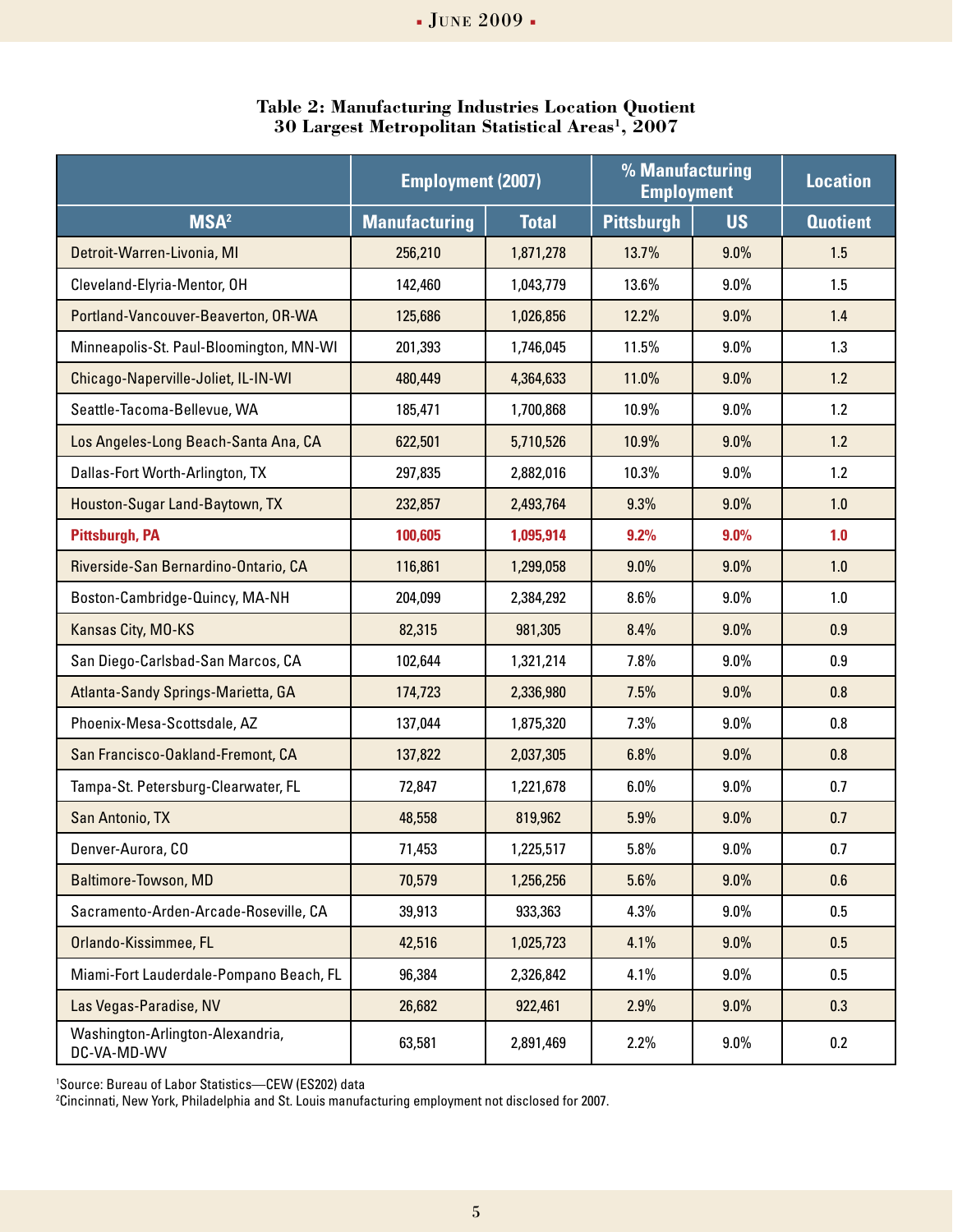#### *continued from page 1*

lose confidence in the strength of their current or potential investment.

Additionally, recent research by the Federal Reserve Bank of Cleveland found that communities in Allegheny County with high rates of foreclosure also were more likely to have subprime lending or high-cost loans, lower socioeconomic status, and larger proportions of African American residents.

Capacity to deal with the impacts of foreclosure is limited in many affected communities. Recent support from programs such as the Neighborhood Stabilization Program of the federal government offers assistance, but challenges remain in these communities.

Many national researchers suggest that communities should design the response to foreclosures within the context of local housing market conditions. These communi-

Allegheny County Residential Foreclosure Rate by **Municipality and Pittsburgh Neighborhood** Annual Average, 2006-2008



This article draws information from the Pittsburgh Neighborhood and Community Information System (PNCIS). PNCIS, housed at UCSUR, brings together more than 60 neighborhood and property-level indicators from a variety of administrative sources to support neighborhood revitalization and community improvement. UCUSR operates PNCIS in agreement with the Pittsburgh Partnership for Neighborhood Development (PPND), a leader in community development in the city of Pittsburgh. PPND was instrumental in securing the financial support to build PNCIS and expand it and develop it over the years. See *Pittsburgh Economic Quarterly*, March 2008 and March 2007.



ties should then use targeted strategies to reduce the negative externalities of vacant and abandoned properties. Several broad types of strategies are now being implemented to help communities recover from the impacts of foreclosure. These include:

#### **Foreclosure prevention**

Foreclosure prevention efforts are designed to reduce the number of foreclosures through a variety of efforts. These include: targeted outreach and counseling for at-risk borrowers, structured mediation in the foreclosure process, support for loan modifications, shortterm loans (Pennsylvania's HEMAP program, for example), and protection of renters in a foreclosed property. Some financial institutions are also being encouraged to allow homes to remain occupied for a period of time following a foreclosure.

#### **Vacant property maintenance**

After a foreclosed property becomes vacant, a variety of approaches is being used to limit the negative impacts of vacancy on a community. In some communities with stronger market opportunities (Shaker Heights, Ohio, for example), marketing and efforts to enhance curb appeal can supplement the impact of federal first-time homebuyer tax credits. In places with more-challenging housing market conditions, targeted code enforcement, nuisance abatement programs, demolitions, and vacant property registries are being used to stabilize communities.

#### **Responsible property recycling**

Communities have a stake in how properties that have gone through a foreclosure find a new future with a responsible owner. Several communities are building relationships with banks to encourage them to transfer foreclosed properties to responsible owners or convey them in a bulk transfer to a land bank. Some financial institutions are also supporting the rehabilitation of foreclosed properties through involvement in tax credit redevelopment projects. Even if financial institutions are willing, communities must have the capacity and resources to effectively hold and manage the disposition of properties acquired from bank owners.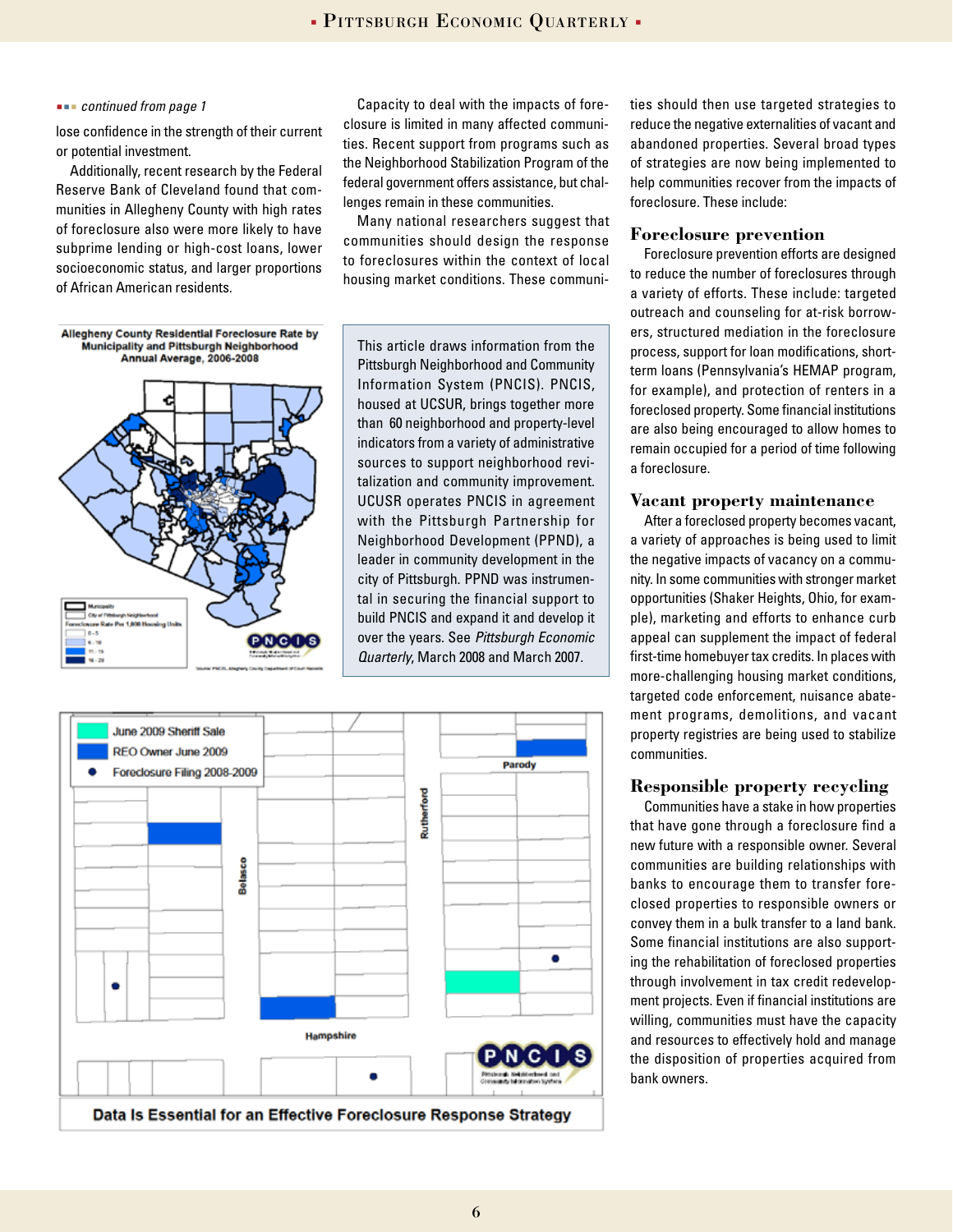#### **Help families recover from foreclosure**

One final category of response is directed at the people directly impacted by a foreclosure. Credit counselors, community-based organizations, and social service agencies can help families recover from a foreclosure by providing them with relocation assistance, social services, and by help in rebuilding their credit.

A critical component of any successful foreclosure prevention and response strategy involves the use of quality data and timely research. Through the PNCIS, UCSUR will continue to collect data on housing market and community conditions that can be used to help communities cope with the foreclosure crisis.

New features are being made available to help communities develop strategies in response to the foreclosure partners. PNCIS is a partner in the National Neighborhood Indicators Partnership (NNIP), housed at the Urban Institute in Washington, D.C. Along with the Local Initiatives Support Corporation, they have worked to develop an online resource, Foreclosure-response.org, which offers information, policy guides, best practices, and case studies of how communities have responded in the U.S. In coming issues of *PEQ*, we will continue our analysis on the regional impacts of the foreclosure crisis.

*Additional information is available at http://www.foreclosure-response.org/.*

*Research from the Federal Reserve Bank of Cleveland is available at www.clevelandfed.org/Our\_Region/ Community\_Development/Publications/ Behind\_the\_Numbers/2008/1108/ Allegheny\_County\_Foreclosure/ index.cfm.*

## **UCSUR Names Recipients of Ninth Annual Steven D. Manners Awards**

Each year, the University of Pittsburgh University Center for Social and Urban Research (UCSUR) awards the Steven D. Manners Faculty Development Awards to promising research and infrastructure projects on campus. These awards honor the memory of Steve Manners, a sociologist who began working at the Center 1974 and served as its Assistant Director from 1989 until his death in September 2000. His research and service to the Center and the University community were dedicated to improving social conditions in the urban environment.

UCSUR made the first Steve Manners Awards in 2001 and makes awards in two categories: (1) Research Development Grants to support pilot research in the social, behavioral, and policy sciences; and (2) Infrastructure Development Awards aimed at enhancing faculty capabilities to carry out interdisciplinary research in the social, behavioral, and policy sciences.

The following received the 2009 Manners Awards from UCSUR:

**Irinia Murtazashvili, PhD,** associate professor of economics, for "Heterogeneity of Family Motives: Altruism vs. Exchange in Intergenerational Transfers."

The goal of this project is to expand society's understanding of motives for monetary transfers between generations. The research explores two rival theories of transfers between families and generations that have realized mixed results in previous empirical studies, altruism versus exchange models. The research here argues that transfers between generations in extended families are family-specific, and hence the results of testing the altruism versus exchange model may be misleading. Using recently developed econometric methods, the research will focus on the family-specific motives for transfers in the U.S. Additional work will also be conducted to perform a cross-country comparison in order to differentiate population groups and circumstances under which any particular motive dominates. Dr. Murtazashvili will conduct this work with Olena Nizalova, assistant professor at the Kyiv School of Economics, Kyiv Economics Institute, in Kyiv, Ukraine.

**Brian A. Primack, MD, EdM, MS,** assistant professor of medicine and pediatrics, for "Waterpipe Tobacco Smoking at the University of Pittsburgh: A Longitudinal Study."

Although the prevalence of cigarette smoking in the U.S. is declining, tobacco smoking using a waterpipe, or hookah, is an emerging trend that poses a great threat to the public health. Waterpipe tobacco smoking has been associated with substantial harm and addictiveness. In previous research, Dr. Primack and his colleagues found that students at the University of Pittsburgh smoked tobacco via waterpipe (40.5 percent) at a higher level than had smoked a cigarette (39.6 percent). Although this work has been highly valuable, it also has limitations including: (1) a weak response rate of 18.6 percent; (2) few items, since they were added to a larger study that was already long; (3) lack of focus on first-year students, who seem to be most substantially impacted by waterpipe tobacco smoking; and (4) a cross-sectional design. The current work will address each of these limitations. This timely assessment will enable the researchers to (1) determine accurately the prevalence and uptake of waterpipe tobacco smoking among first-year students at the University of Pittsburgh; (2) test a theory-based meditational model relating waterpipe tobacco smoking to demographic, personal, and environmental predictors; and (3) gather pilot longitudinal data that will support a subsequent major grant application to the National Cancer Institute. Dr. Primack will conduct this work with Dr. Michael J. Fine, professor of medicine at the University of Pittsburgh's School of Medicine and Director of the Center for Health Equity Research and Promotion, VA Pittsburgh Healthcare System.

*For more information about the Steven D. Manners Faculty Development Awards, contact UCSUR at 412-624-5442.*